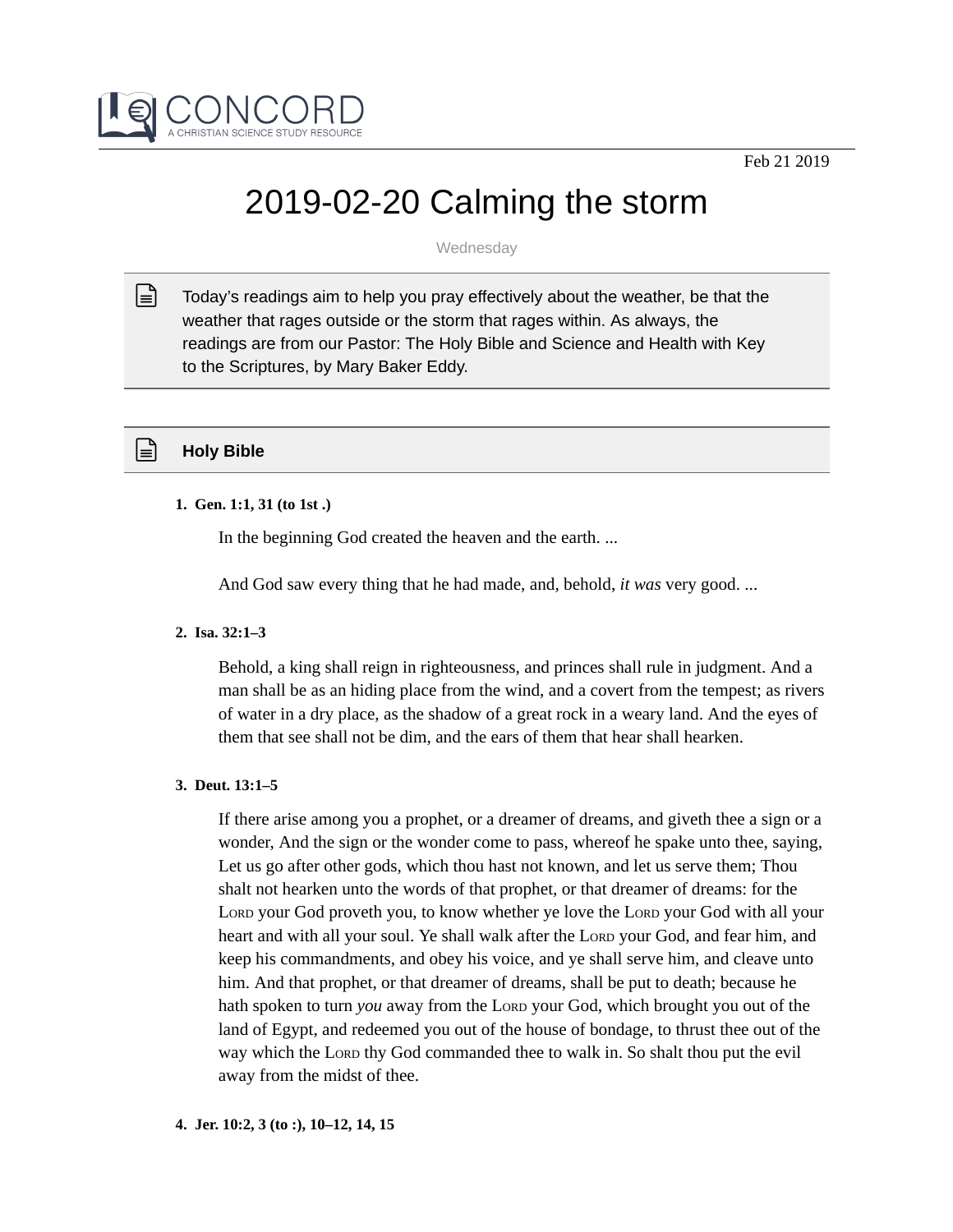Thus saith the LORD, Learn not the way of the heathen, and be not dismayed at the signs of heaven; for the heathen are dismayed at them. For the customs of the people *are* vain: ...

But the LORD *is* the true God, he *is* the living God, and an everlasting king: at his wrath the earth shall tremble, and the nations shall not be able to abide his indignation. Thus shall ye say unto them, The gods that have not made the heavens and the earth, *even* they shall perish from the earth, and from under these heavens. He hath made the earth by his power, he hath established the world by his wisdom, and hath stretched out the heavens by his discretion. ...

Every man is brutish in *his* knowledge: every founder is confounded by the graven image: for his molten image *is* falsehood, and *there is* no breath in them. They *are* vanity, *and* the work of errors: in the time of their visitation they shall perish.

## **5. Ex. 9:27, 28, 33–35**

¶ And Pharaoh sent, and called for Moses and Aaron, and said unto them, I have sinned this time: the LORD *is* righteous, and I and my people *are* wicked. Entreat the LORD (for *it is* enough) that there be no *more* mighty thunderings and hail; and I will let you go, and ye shall stay no longer. ...

And Moses went out of the city from Pharaoh, and spread abroad his hands unto the LORD: and the thunders and hail ceased, and the rain was not poured upon the earth. And when Pharaoh saw that the rain and the hail and the thunders were ceased, he sinned yet more, and hardened his heart, he and his servants. And the heart of Pharaoh was hardened, neither would he let the children of Israel go; as the LORD had spoken by Moses.

#### **6. Isa. 25:1, 4**

O Lord, thou *art* my God; I will exalt thee, I will praise thy name; for thou hast done wonderful *things; thy* counsels of old *are* faithfulness *and* truth. ...

For thou hast been a strength to the poor, a strength to the needy in his distress, a refuge from the storm, a shadow from the heat, when the blast of the terrible ones *is* as a storm *against* the wall.

## **7. Luke 4:14**

¶ And Jesus returned in the power of the Spirit into Galilee: and there went out a fame of him through all the region round about.

## **8. Luke 8:22–25**

¶ Now it came to pass on a certain day, that he went into a ship with his disciples: and he said unto them, Let us go over unto the other side of the lake. And they launched forth. But as they sailed he fell asleep: and there came down a storm of wind on the lake; and they were filled *with water,* and were in jeopardy. And they came to him, and awoke him, saying, Master, master, we perish. Then he arose, and rebuked the wind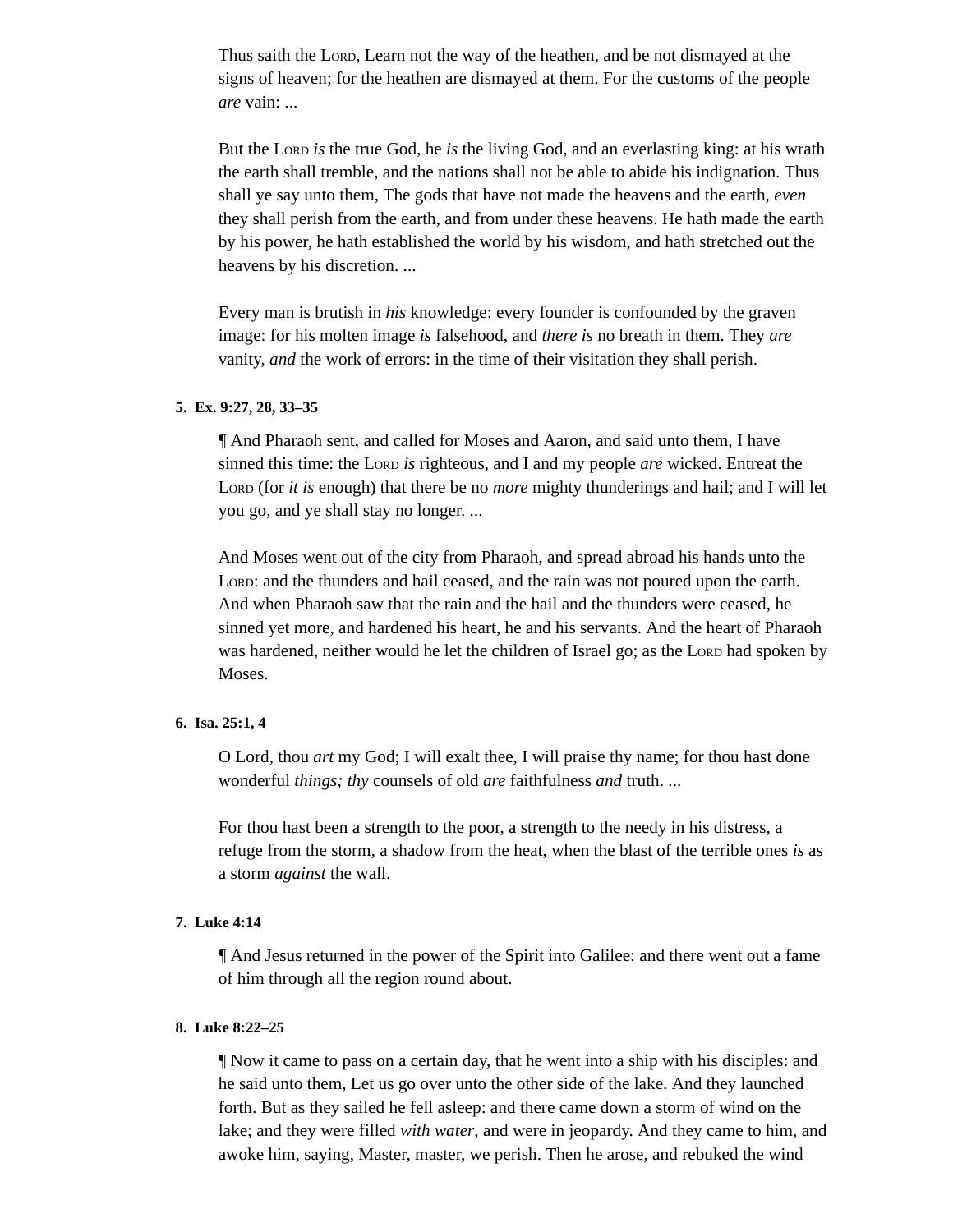and the raging of the water: and they ceased, and there was a calm. And he said unto them, Where is your faith? And they being afraid wondered, saying one to another, What manner of man is this! for he commandeth even the winds and water, and they obey him.

## **9. Ps. 107:1, 2, 6, 29, 30, 42, 43**

O give thanks unto the LORD, for *he is* good: for his mercy *endureth* for ever. Let the redeemed of the LORD say *so,* whom he hath redeemed from the hand of the enemy; ...

Then they cried unto the LORD in their trouble, *and* he delivered them out of their distresses. ...

He maketh the storm a calm, so that the waves thereof are still. Then are they glad because they be quiet; so he bringeth them unto their desired haven. ...

The righteous shall see *it,* and rejoice: and all iniquity shall stop her mouth. Whoso *is* wise, and will observe these *things,* even they shall understand the lovingkindness of the LORD.

#### **10. Ps. 46:10 (to :)**

Be still, and know that I *am* God: ...

# **Science and Health**

#### **1. SH 295:5–8**

God creates and governs the universe, including man. The universe is filled with spiritual ideas, which He evolves, and they are obedient to the Mind that makes them. Mortals and the matrix of the matrix of the matrix of the matrix of the matrix of the matrix of the matrix of the matrix of the matrix of the matrix of the matrix of the matrix of the matrix of the matrix

#### **2. SH 509:29; 510:18–20**

Knowing the Science of creation, in which all is Mind and its ideas, Jesus rebuked the material thought of his fellow-countrymen: "Ye can discern the face of the sky; but can ye not discern the signs of the times?" How much more should we seek to apprehend the spiritual ideas of God, than to dwell on the objects of sense! To discern the rhythm of Spirit and to be holy, thought must be purely spiritual. ...

Spiritual ideas apprehended

unlike immortals

... Love alone can impart the limitless idea of infinite Mind. Geology has never explained the earth's formations; it cannot explain them.

#### **Geology** a failure

## **3. SH 293:13–16, 21–28, 32–4**

The material so-called gases and forces are counterfeits of the spiritual forces of divine Mind, whose potency is Truth, whose attraction is Love, whose adhesion and cohesion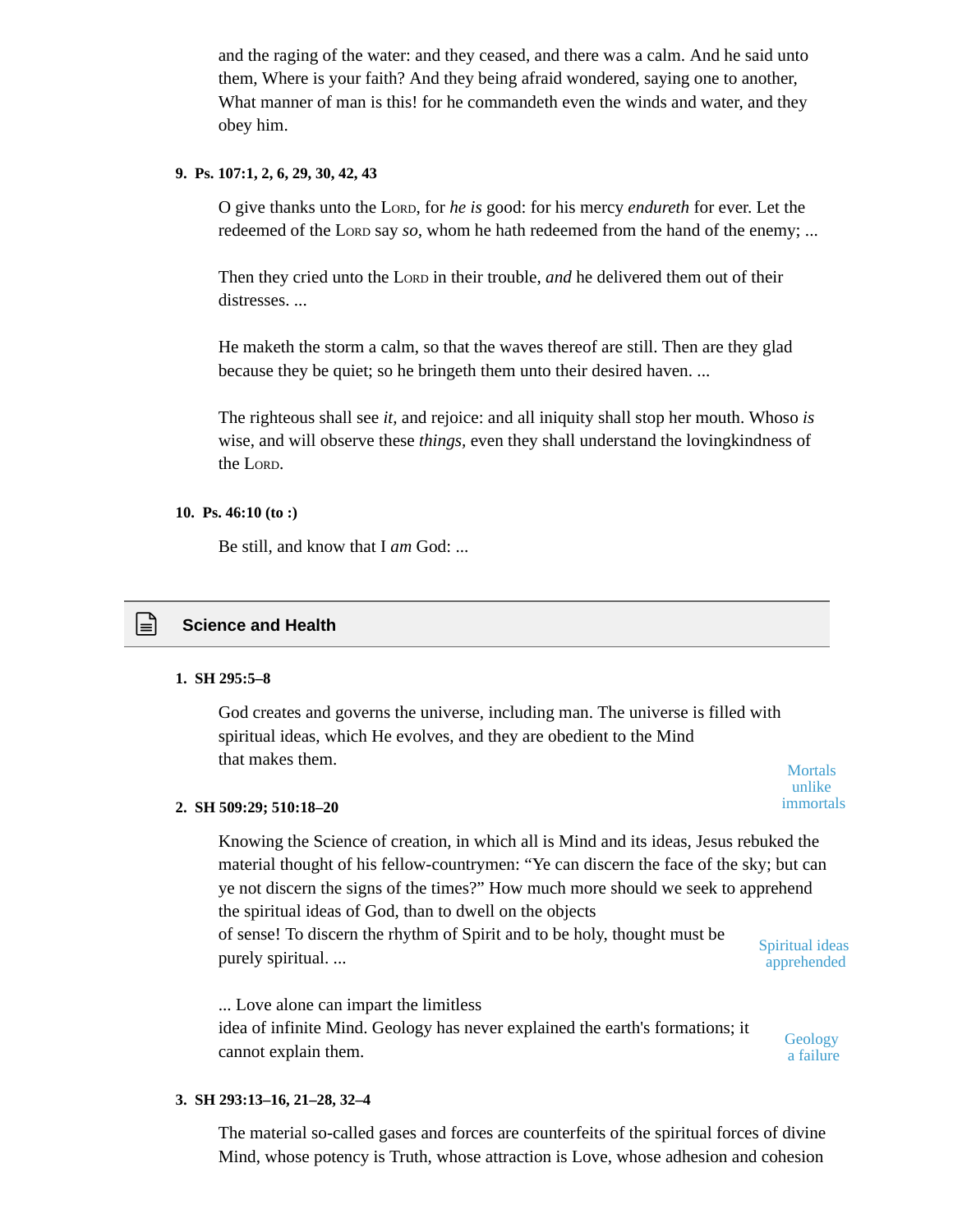are Life, perpetuating the eternal facts of being. ...

There is no vapid fury of mortal mind — expressed in earthquake, wind, wave, lightning, fire, bestial ferocity — and this so-called mind is self-destroyed. The manifestations of evil, which counterfeit divine justice, are called in the Scriptures, "The anger of the Lord." In reality, they show the selfdestruction of error or matter and point to matter's opposite, the strength and permanency of Spirit. ... The counterfeit forces

The five physical senses are the avenues and instruments of human error, and they correspond with error. These senses indicate the common human belief, that life, substance, and intelligence are a unison of matter with Spirit.

**4. SH 296:23–28; 297:12–15, 20 (only), 26**

When the evidence of Spirit and matter, Truth and error, seems to commingle , it rests upon foundations which time is wearing away. Mortal mind judges by the testimony of the material senses, until Science obliterates this false testimony. ...

Erroneous belief is destroyed by truth. Change the evidence, and that disappears which before seemed real to this false belief, and the human consciousness rises higher. ...

Faith is higher and more spiritual than belief. ... A belief in Truth is better than a belief in error, but no mortal testimony is founded on the divine rock. Mortal testimony can be shaken. Until belief becomes faith, and faith becomes spiritual understanding, human thought has little relation to the actual or divine.

## **5. SH 298:10, 19; 299:24 2nd Truth**

To material sense,

the unreal is the real until this sense is corrected by Christian Science.

... When the real is attained, which is announced by Science, joy is no longer a trembler, nor is hope a cheat. Spiritual ideas, like numbers and notes, start from Principle, and admit no materialistic beliefs. Spiritual ideas lead up to their divine origin, God, and to the spiritual sense of being. ...

... Truth is spiritual, eternal substance, which cannot destroy the right reflection. Corporeal sense, or error, may seem to hide Truth, health, harmony, and Science, as the mist obscures the sun or the mountain; but Science, the sunshine of Truth, will melt away the shadow and reveal the celestial peaks.

## **6. SH 300:1, 14–17**

Human logic is awry when it attempts to draw correct spiritual conclusions regarding life from matter. Finite sense has no true appreciation

**Instruments** of error

> Mixed testimony



Self-

Truth's witness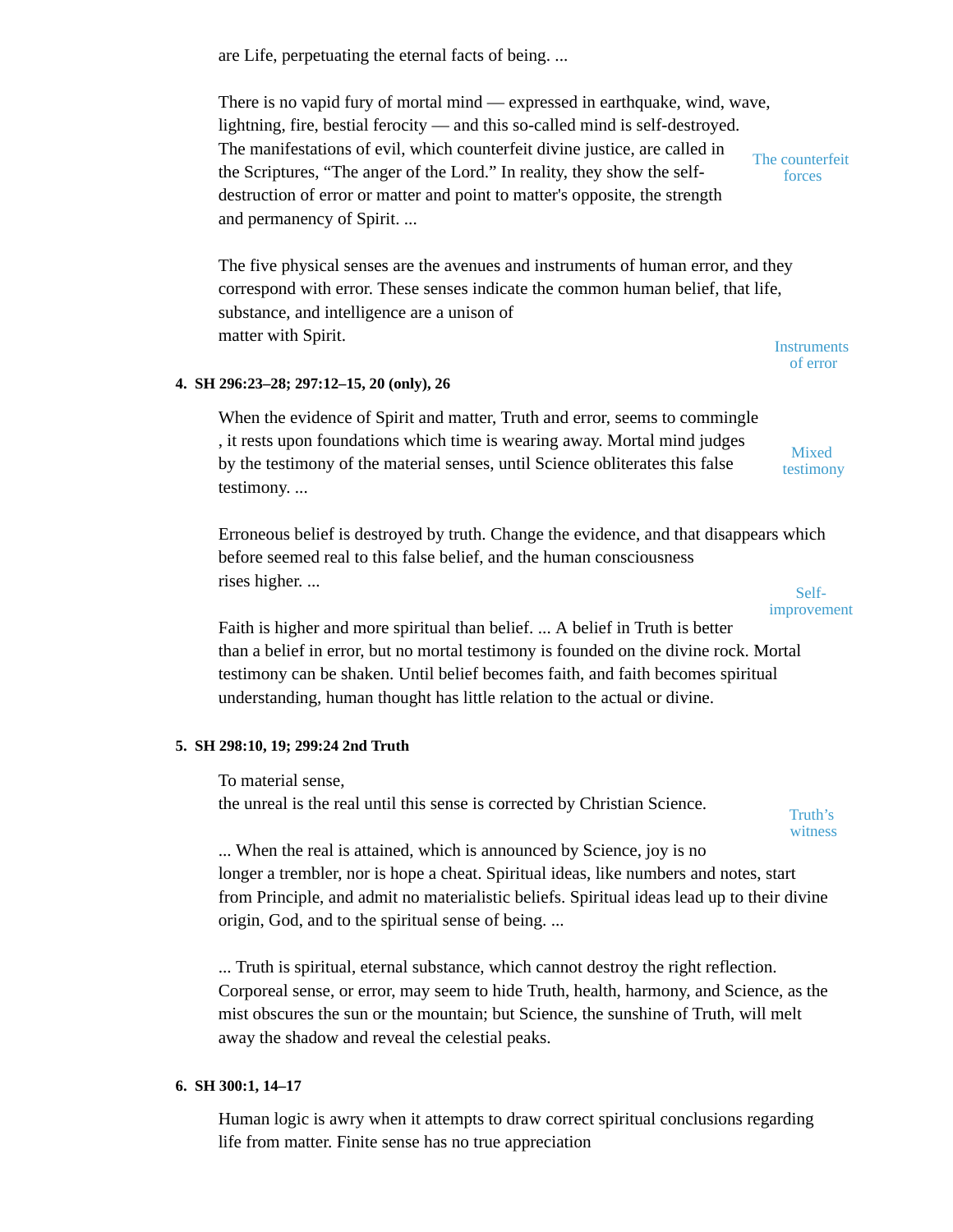of infinite Principle, God, or of His infinite image or reflection, man. The mirage, which makes trees and cities seem to be where they are not, illustrates the illusion of material man, who cannot be the image of God. ...

Old and new man

... The mutable and imperfect never touch the immutable and perfect. The inharmonious and self-destructive never touch the harmonious and self-existent.

The tares and wheat

# **7. SH 97:17**

The more material the belief, the more obvious its error, until divine Spirit, supreme in its domain, dominates all matter, and man is found in the likeness of Spirit, his original being.

## **8. SH 192:4–5, 6–21**

We are Christian Scientists, only as we quit our reliance upon that which is false and grasp the true. ... Human opinions are not spiritual. They come from the hearing of the ear, from corporeality instead of from Principle, and from the mortal instead of from the immortal. Spirit is not separate from God. Spirit *is* God.

Erring power is a material belief, a blind miscalled force, the offspring of will and not of wisdom, of the mortal mind and not of the immortal. It is the headlong cataract, the devouring flame, the tempest's breath. It is lightning and hurricane, all that is selfish, wicked, dishonest, and impure. Human power a blind force

Moral and spiritual might belong to Spirit, who holds the "wind in His fists;" and this teaching accords with Science and harmony. In Science, you can have no power opposed to God, and the physical senses must give up their false testimony. The one real power

## **9. SH 555:6**

An inquirer once said to the discoverer of Christian Science: "I like your explanations of truth, but I do not comprehend what you say about error." This is the nature of error. The mark of ignorance is on its forehead, for it neither understands nor can be understood. Error would have itself received as mind, as if it were as real and God-created as truth; but Christian Science attributes to error neither entity nor power, because error is neither mind nor the outcome of Mind. Ignorance the sign of error

## **10. SH 67:18**

The notion that animal natures can possibly give force to character is too absurd for consideration, when we remember that through spiritual ascendency our Lord and Master healed the sick, raised the dead, and commanded even the winds and waves to obey him. Grace and Truth are potent beyond all other means and methods. **Spiritual** power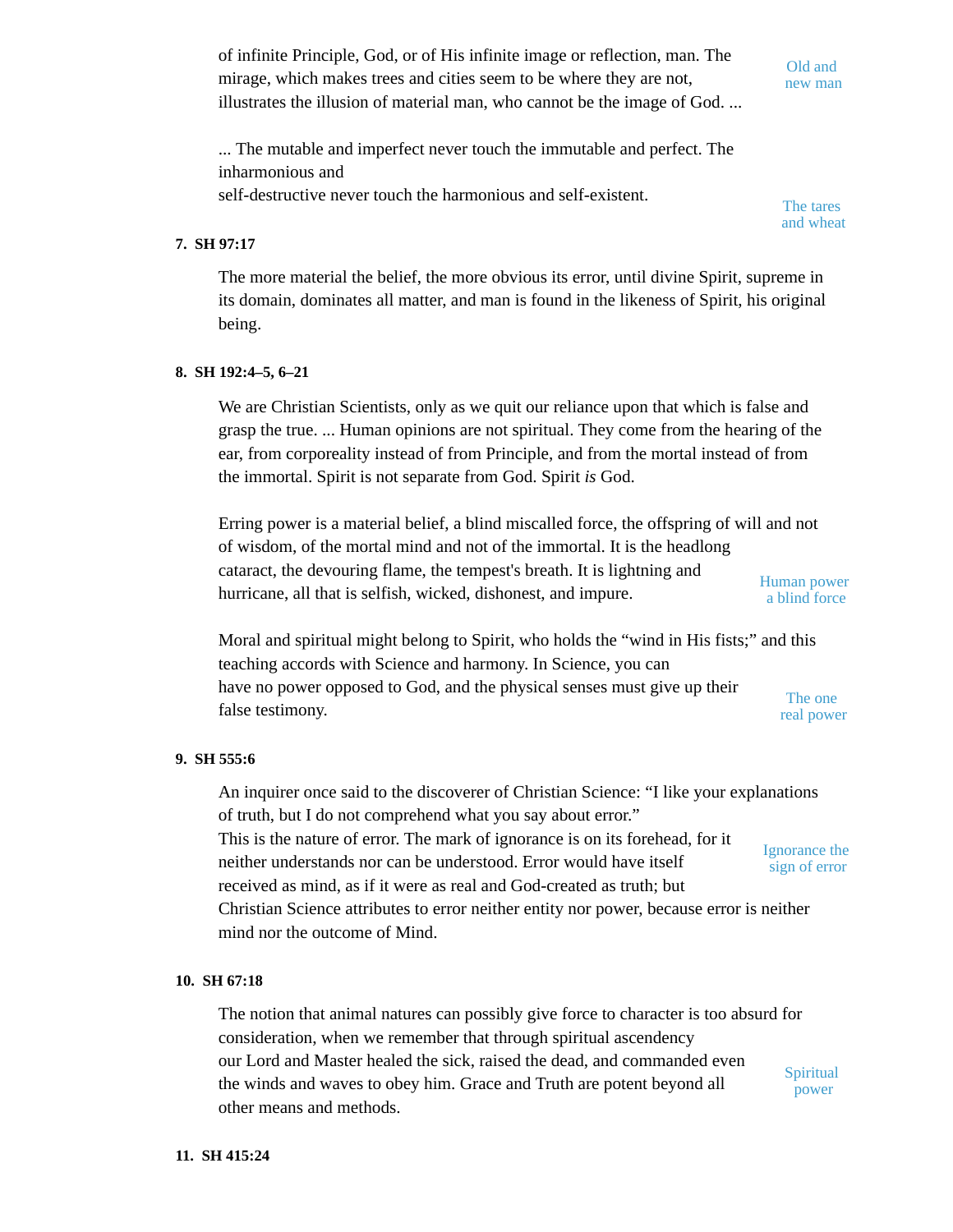To remove the error producing disorder, you must calm and instruct mortal mind with immortal Truth.

#### **12. SH 134:21–8; 135:17**

The true Logos is demonstrably Christian Science, the natural law of harmony which overcomes discord, — not because this Science is supernatural or preternatural , nor because it is an infraction of divine law, but because it is the immutable law of God, good. Jesus said: "I knew that Thou hearest me always;" and he raised Lazarus from the dead, stilled the tempest, healed the sick, walked on the water. There is divine authority for believing in the superiority of spiritual power over material resistance. Basis of miracles

A miracle fulfils God's law, but does not violate that law. This fact at present seems more mysterious than the miracle itself. The Psalmist sang: "What ailed thee, O thou sea, that thou fleddest? Thou Jordan, that thou wast driven back? Ye mountains, that ye skipped like rams, and ye little hills, like lambs? Tremble, thou earth, at the presence of the Lord, at the presence of the God of Jacob." The miracle introduces no disorder, but unfolds the primal order, establishing the Science of God's unchangeable law. ... Lawful wonders

... There is to-day danger of repeating the offence of the Jews by limiting the Holy One of Israel and asking: "Can God furnish a table in the wilderness?" What cannot God do?

#### **13. SH 358:9**

Christian Science, understood, coincides with the Scriptures, and sustains logically and demonstratively every point it presents. Otherwise it would not be Science, and could not present its proofs. Christian Science is neither made up of contradictory aphorisms nor of the inventions of those who scoff at God. It presents the calm and clear verdict of Truth against error, uttered and illustrated by the prophets, by Jesus, by his apostles, as is recorded throughout the Scriptures. Scientific and Biblical facts

#### **14. SH 506:10–12**

Through divine Science, Spirit, God, unites understanding to eternal harmony. The calm and exalted thought or spiritual apprehension is at peace.

# **Hymns**

#### **1. Hymn. 172:1-3**

Lift up thy light, O man, arise and shine, / Steadfast while loud the storms of life assail; / Immortal ray of that great Light divine, / 'Gainst whose all-power no tempest shall prevail. /

Hold high thy lamp above earth's restless tides, / Beacon of hope to those who watch